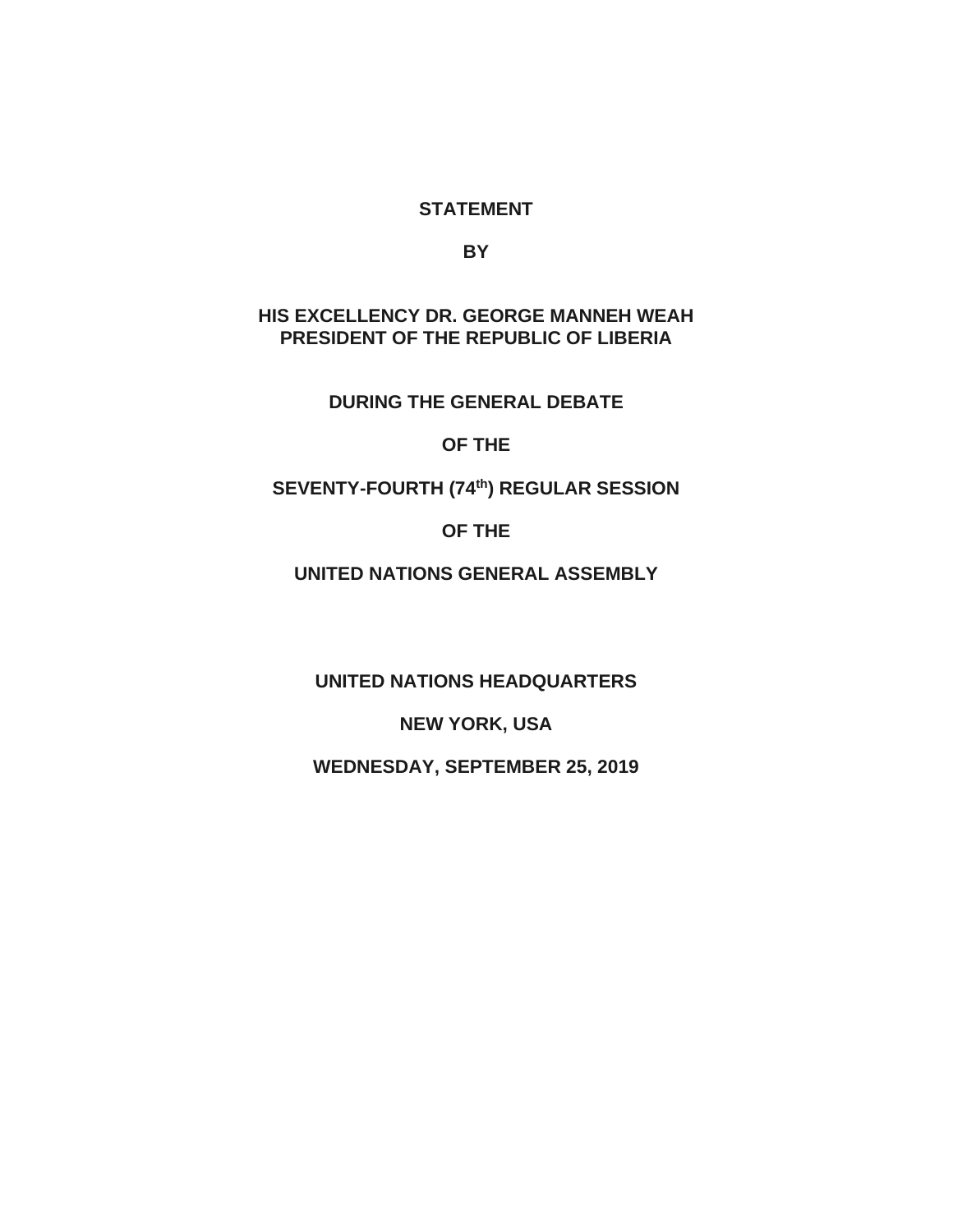**Mr. President;**

**Mr. Secretary General; Excellencies, Heads of State and Government; Heads of Delegations; Ambassadors; Distinguished Delegates;**

#### **Ladies and Gentlemen:**

I am honored to address this 74th Session of the United Nations General Assembly, on behalf of the Government and People of Liberia.

Before I begin my address, I would like to ask you to kindly join me to observe a moment of silence for the deaths of 28 young scholars who died last week in a tragic fire in Liberia.

### **[MOMENT OF SILENCE]**

Thank you. May Their Souls Rest in Perfect Peace.

I would also like to thank the large number of you who shared our grief and loss by sending us condolences through personal telephone calls and social media. God bless you for your compassion.

### **YOUR EXCELLENCIES, DISTINGUISHED LADIES AND GENTLEMEN:**

Allow me, first of all, to congratulate His Excellency Professor Tijjani Muhammad-Bande, on his election as President of the Seventy-fourth (74TH) Session of the United Nations General Assembly.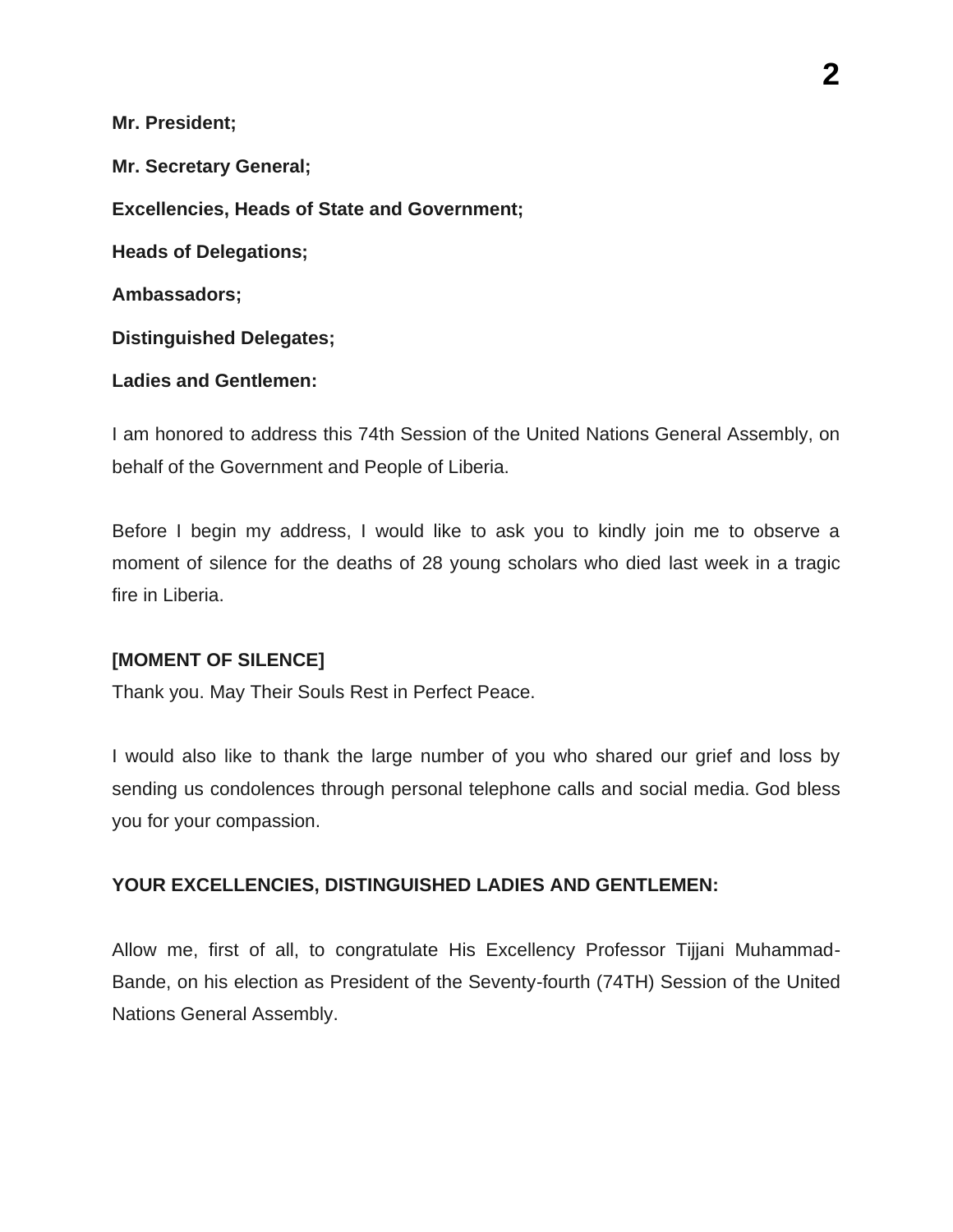**3**

Mr. President, your election is not only an honor to you and the Government and People of Nigeria; it is also an honor for West Africa and the African continent at large. We are convinced that you will lead this august body successfully, and fulfill the expectations and the confidence reposed in you.

I wish to assure you of Liberia's fullest support in the discharge of your duty. Permit me also to congratulate your predecessor, Her Excellency Ms. Maria Fernanda Espinosa Garcês, for the astute manner in which she administered the affairs of the 73rd Session of the General Assembly.

Let me also pay special tribute to the Secretary-General, Mr. Antonio Guterres, for his enthusiasm and personal dedication to the work of the United Nations, and for ably steering its affairs. Your far-sighted leadership qualities continue to keep the United Nations focused on its objectives in the face of daunting challenges.

## **MR. PRESIDENT, DISTINGUISHED LADIES AND GENTLEMEN:**

As I have acknowledged on many occasions, Liberia is a UN success story. After being devastated by a brutal civil conflict that lasted for 14 years, peace was restored and maintained by what was then the largest peace-keeping force in the history of this organization. Under the auspices of the UNMIL peace-keepers, Liberians enjoyed sixteen (16) years of unbroken peace.

Mr. President, we are pleased and grateful for the efforts and sacrifices made by them to secure our peace. When the peace-keeping force was withdrawn two years ago, the responsibility for maintaining peace in Liberia was passed on to the Liberian Government.

This is a responsibility to which I attach the greatest importance, because without peace, our world will be difficult. We are all aware of the terrible destruction of lives and properties caused by civil war.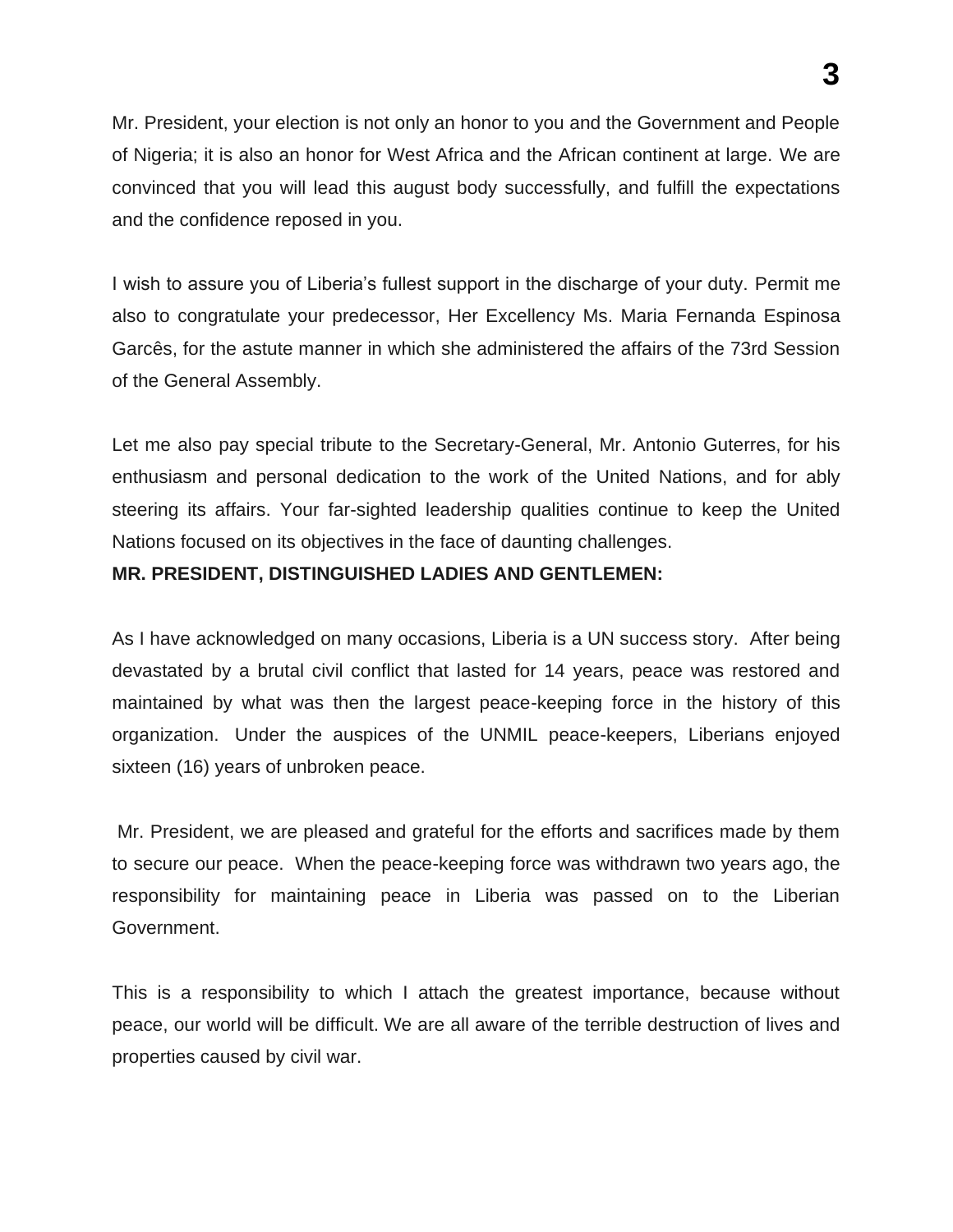However, long after the guns have been silenced, the survivors have to live with the collateral damage of the war-wounded, the shattered families, the displaced populations, the resettlement of refugees, and all the other negative consequences of a national socio-economic fabric that has been torn apart.

Since I assumed the leadership of my country almost two years now, I have remained focused on my charge to ensure that peace prevails in Liberia. At that time, we committed ourselves to upholding our constitutional mandate, which is to ensure that all the democratic rights of our citizens would be guaranteed and protected.

I am proud to say that I have kept this promise; and our country is today a beacon of democracy in Africa, where freedom of the press, freedom of expression, freedom of association and other political and democratic rights are respected, under the rule of law.

The political environment remains vibrant, with political actors and parties freely exercising their franchise and participating in various elections. Mr. President, I am delighted to report that there are no political prisoners in Liberia, and existing laws that hindered or threatened press freedom have been de-criminalized.

Several protests have taken place from time to time, all of which have ended peacefully, and have been welcomed by my Government, as a positive manifestation of our democratic maturity.

This is the democracy for which our country has yearned; this is the freedom for which our people have struggled and suffered; and this is the emancipation for which many of our citizens have paid the ultimate price.

However, we are beginning to witness the emergence of a creeping threat to our democratic space, and to our hard-won peace and stability. Some individuals, within and out of our country, particularly those who have lost democratically-held elections,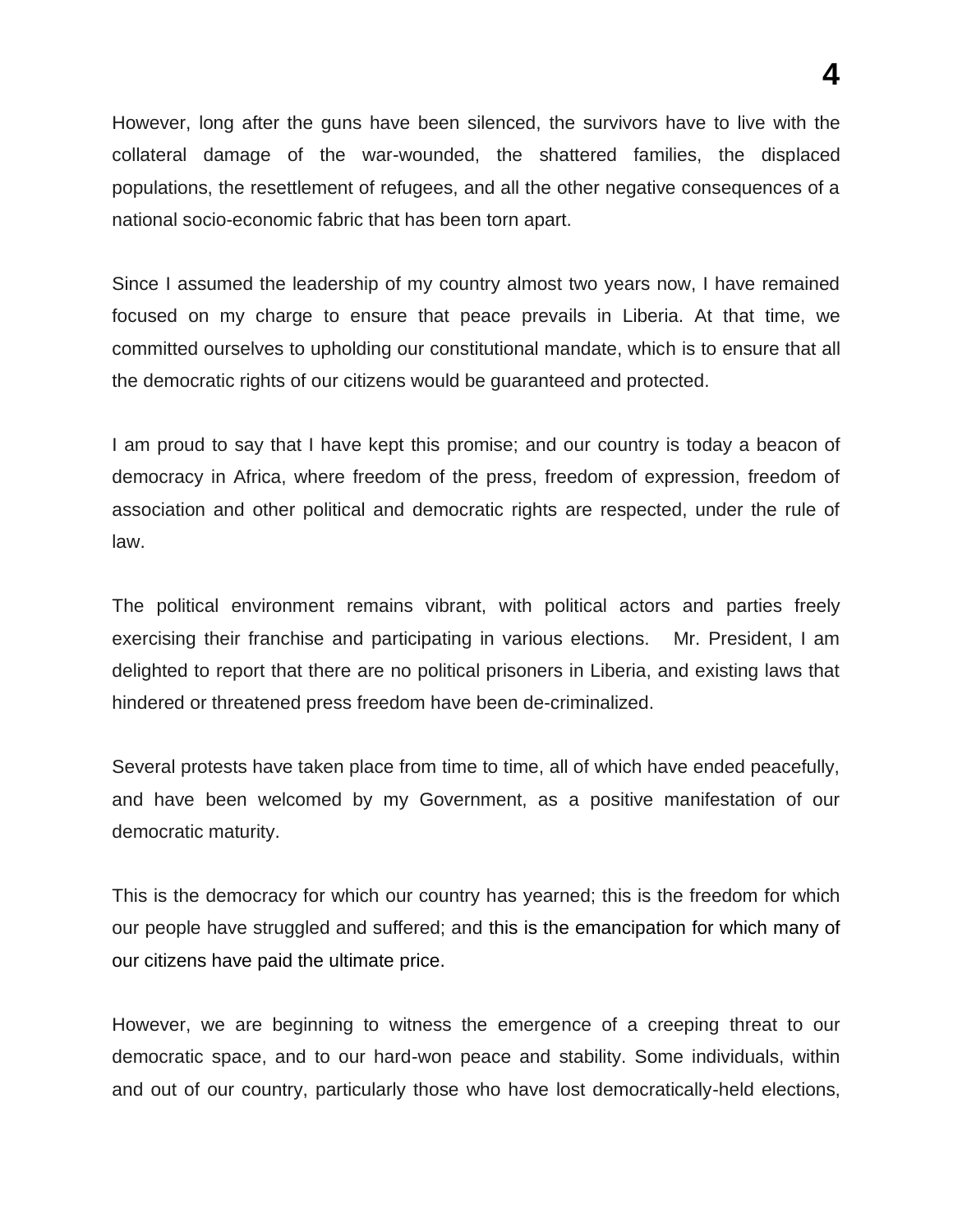have resorted to incitement, threats of violence, misuse of social media, and hate speech, with the aim and objective of achieving power through undemocratic means.

This is unacceptable, and must not be encouraged by those who would wish Liberia well. For democracy to thrive, all Liberians, including both the ruling parties and the opposition parties, must respect the rule of law, and abide by the procedures and regulations prescribed therein.

As the leading opposition party in Liberia during the past 12 years, our Party, the Congress for Democratic Change, accepted the disputed results of the two previous Presidential Elections, in 2005 and 2011, in the interest of peace.

Nevertheless, throughout those two terms, we continued to engage the government of the day in a constructive manner, even accepting to serve as Peace Ambassador when called upon to assist them to maintain the peace under their regime.

We must all learn to respect the mandates of the electorates, even when that mandate is not in our favor, and not be selective in our support for democracy only when we win.

# **PRESIDENT, DISTINGUISHED LADIES AND GENTLEMEN:**

The Liberian civil conflict came to an end when all parties and warring factions signed a Comprehensive Peace Agreement in Accra, Ghana, in August, 2003.

The Accord called for the establishment of a Truth and Reconciliation Commission (TRC), to provide a forum that would address issues of impunity, as well as an opportunity for both the victims and perpetrators of human rights violations to share their experiences, in order to facilitate genuine healing and reconciliation.

The TRC was duly established, concluded its hearings, and produced a final report in 2009. Among other things, the report called for the establishment of an extraordinary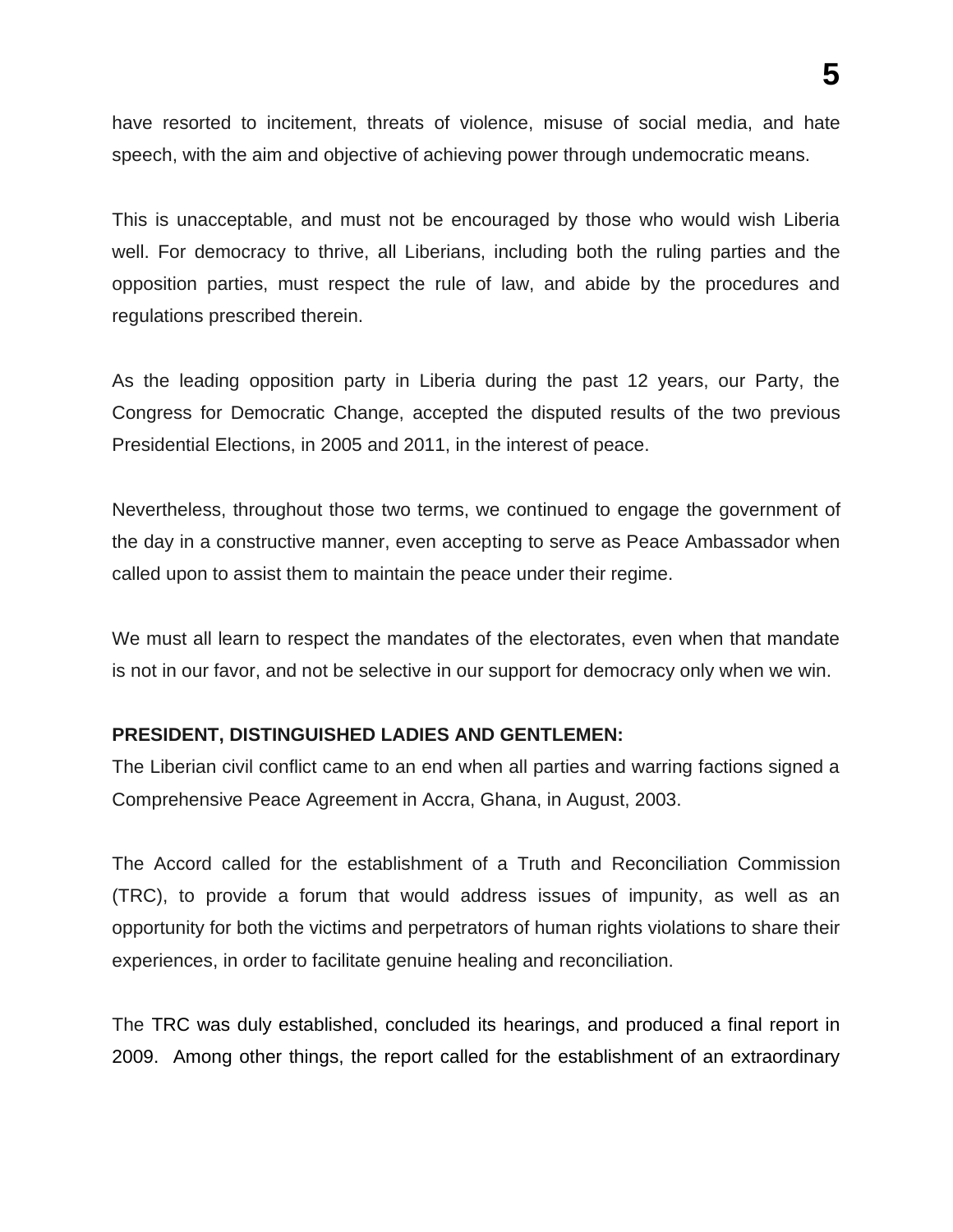criminal tribunal to prosecute those identified as having committed gross violations of human rights and economic crimes between 1979 and 2003.

It is important to note that the TRC report also recommended the use of a conflictresolution mechanism that has been traditionally used in Liberia, called the "Palava Hut" mechanism, whereby, in various district meetings conducted by community elders, perpetrators could publicly request forgiveness from their victims, and where the aims of restorative justice could be served.

When I spoke before you last September, after my first nine (9) months in office, I indicated a preference for dialogue as a conflict-resolution mechanism, so that as a Government and People, we could together focus our efforts on poverty-reduction, growth, and economic development, rather than on retribution.

However, since that time, there has been a rising chorus of voices from many quarters, calling for the establishment of an Economic and War Crimes Court. These voices include not only thousands of war victims, but also some of the alleged perpetrators, who seem to wish to either clear their names or their conscience.

Support for the establishment of the Court has also been voiced by many international organizations, as well as some of our international partners.

Mr. President, we are at a loss to understand why the clamor for the establishment of the Court is now being made, almost a full decade after it was first called for, and during which time no such pressure was brought to bear on the government that grew out of the Accra Peace Accord.

Nevertheless, our Government is a listening Administration, and we have been paying keen attention to the voices of our people. What I have discerned from their cries is that it is important to bring closure to the wounds from the 14 years of Liberia's brutal civil war, and that we need to agree on a mechanism that would guarantee the sustenance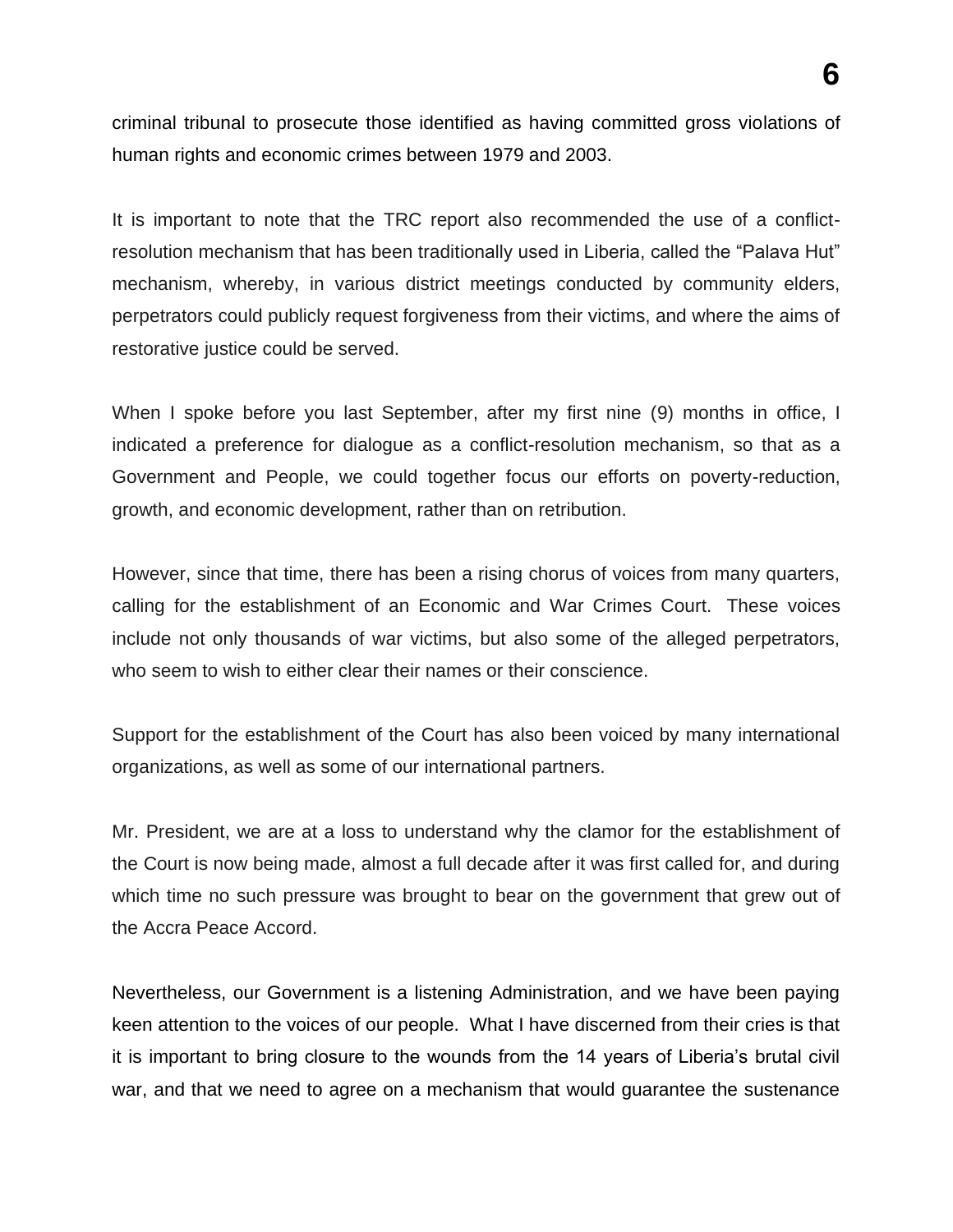of peace, stability, justice, and reconciliation, as well as enhance our prospects for economic recovery.

Considering the importance of this matter, I have already begun consultations with our National Legislature – the representatives of our people - and we intend to have a broader engagement with the Liberia Judicial System, and with our strategic International Partners and Organizations, in order to determine pertinent issues such as legal framework, timing, venue, and funding, among others.

It is my hope that at the end of this consultative process, a National Consensus will evolve, that will determine the pathway to resolving this issue. I therefore ask for your unflinching support, as we embark upon this important national endeavor.

## **EXCELLENCIES, DISTINGUISHED LADIES AND GENTLEMEN:**

We are gathered here today at a time of uncertainty and heightened tension in global politics, security, and trade. The global economy is also under undue stress, security tension is on the rise in many parts of the world, trade protectionism and climate change both are having unintended consequences especially on developing countries.

Yet, we strongly believe in the ability of the United Nations to maintain international peace and security, foster friendly relations among nations, and promote social progress, better living standards, and human rights. We continue to have faith and confidence in the United Nations as the best universal institution to guide the nations of the world in peaceful and harmonious interactions.

The theme of this 74<sup>th</sup> General Assembly, "Galvanizing Multilateral Efforts for **Poverty Eradication, Quality Education, Climate Action and Inclusion"** certainly reminds us about our responsibility to focus on achieving the purpose of the United Nations in principle and practice. My Government has developed and is implementing a national development plan which supports this theme.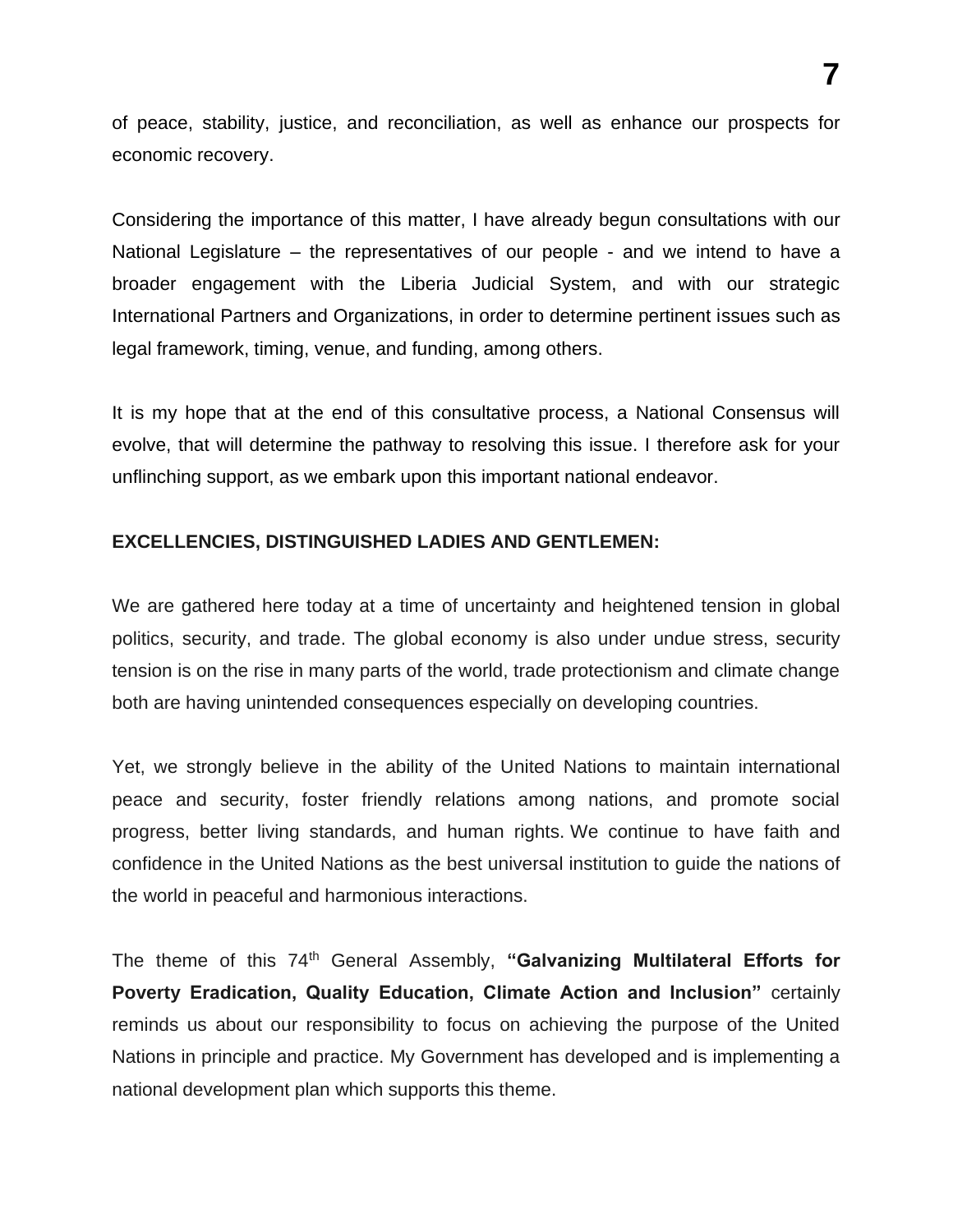Our "Pro-Poor Agenda for Prosperity and Development (PAPD) is intended to serve as our compass for reconstruction, development, and modernization. While it gives priority to poverty reduction, it is also intended to support the efforts of middle- and upperincome Liberians to grow and prosper.

It is equally centered on infrastructure development, road construction, road connectivity, and agriculture. Indeed, the PAPD also emphasizes women and youth empowerment, as well as qualitative education and good healthcare delivery.

However, at this juncture we are beginning to face significant implementation challenges, due to the continued decline in prices of our major exports, revenue shortfalls, and structural imbalances. Increasing inflation and currency depreciation tend to reduce the purchasing power of our citizens, thus placing further burdens on their standard of living.

We have exercised our best efforts as a Government to address these challenges, and will continue to do so. Yet, many of them persist, and are claiming our fullest attention in finding practical solutions to resolve them.

Mr. President, we therefore want to appeal to you for your continuous assistance and expertise. My administration has recently developed a new investment framework of incentives and tax reliefs that will directly benefit the private sector, and we hereby invite the investment community to take advantage of this new opportunity.

We have also taken several other initiatives to address these challenges. For example, we are presently engaged in talks with the IMF with the aim of entering into a program with that Institution.